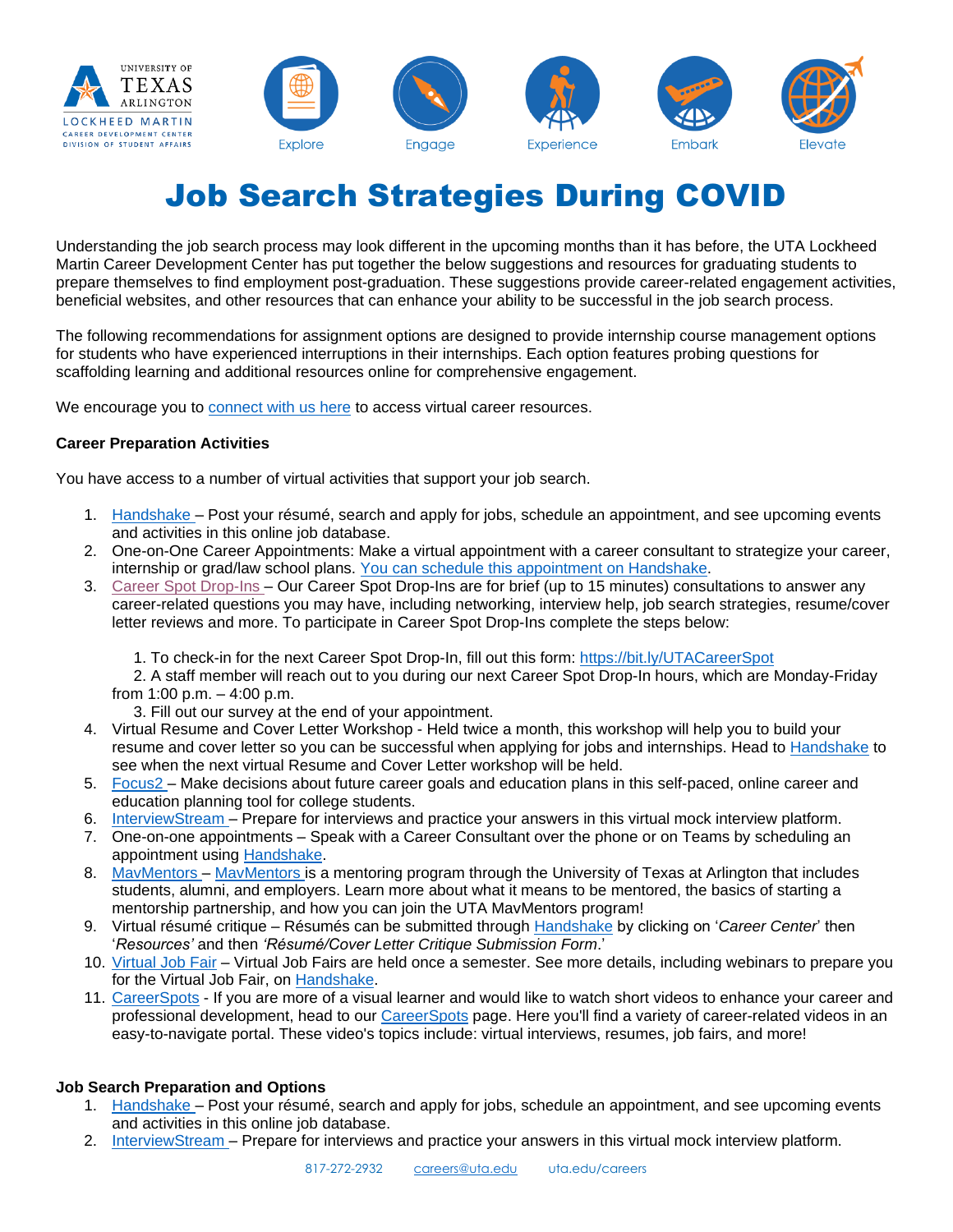



- 3. [Virtual Job Fair](https://utajobfair.vfairs.com/) Virtual Job Fairs are held once a semester. See more details, including webinars to prepare you for the Virtual Job Fair, on [Handshake.](https://uta.joinhandshake.com/)
- 4. Use Your Network Contact your references and see if they know of any potential companies or positions for you to apply to.
- 5. Utilize [LinkedIn](https://linkedin.com/) Update your profile with your most recent accomplishments, connect with industry professionals and expand your network.
- 6. Conduct and Information Interview Conduct an informational interview with at least two professionals in a position, at an organization or in an industry of interest to you.
- 7. Job Shadow Connect with your professors and/or other contacts and request to job shadow them for a short period of time. Utilize your time there to learn valuable skills and expand your network.
- 8. Live updates of which [companies are still hiring or freezing hiring.](https://candor.co/hiring-freezes/)
- 9. [Click here to see hiring during the Coronavirus](https://www.themuse.com/advice/companies-hiring-during-coronavirus-covid-19?utm_source=facebook&utm_medium=social&utm_campaign=roundup_march2020&utm_content=advice&fbclid=IwAR1xdpjNCHuukRcRw5M-00VM7OgjZ6nYcK9LRUxShrWYCD8syHmJiQuWarQ)
- 10. [Here are search tips](https://www.vault.com/blogs/international-students/job-search-tips-for-international-students-in-the-age-of-coronavirus#.Xnp0qNmBVlg.facebook) for international students during the Coronavirus.
- 11. Handshake's [tips for getting hired remotely.](https://learn.joinhandshake.com/students/category/get-hired-remotely/)
- 12. [How to find a job during the COVID-19 process.](https://www.fastcompany.com/90482657/how-you-can-find-a-job-during-the-covid-19-crisis)
- 13. The University of Texas at Arlington and Revature have partnered to offer all graduates and soon-to-be graduates an opportunity to fast track their technology career. Accepted applicants join the Revature team and then receive intensive training in a team-focused setting where you can become certified in the latest enterprise-level, nextgen, and niche technologies. [Submit an application here.](https://revature.com/uta/)

## **Professional Development**

- 1. RevaturePro consists of engaging online programs for all skills levels, ranging from beginner to advanced. [Sign](https://revature.com/signup/)  [up here to gain access to training modules.](https://revature.com/signup/)
- 2. Utilize [LinkedIn Learning Courses](https://www.linkedin.com/learning/me) to expand upon your skill sets and gain valuable transferrable skills for your resume.

#### *Relevant LinkedIn Learning courses may include:*

- What to Do in the First 90 Days of Your New Job
- Succeeding in a New Job
- Negotiating Your Compensation Package
- Learning to Be Promotable
- Overcoming Imposter Syndrome
- Leadership Stories: 5 Minute Lessons in Leading
- People
- Inclusive Leadership
- How to Create a Perfect Elevator Pitch
- Managing Your Career as an Introvert
- Transform Your Personal Brand
- Having an Honest Conversation with Your Boss

• Using Questions to Foster Critical Thinking and **Curiosity** 

Flevate

- Negotiation Skills
- Building Professional Relationships
- Leadership Strategies for Women
- How to Manage Your Manager
- Professional Networking
- Managing Your Career: Early Career
- Turning an Internship into a Job
- Being Your Own Fierce Advocate
- Topics Specifically Related to Skills in Your Major or Field of Interest

# **Other Career Tips**

1. Identify Your Transferable Skills: Over the years, you have developed many skills from coursework, extracurricular activities, internships, jobs, and your total life experiences. Whether learning the value of teamwork by playing sports, developing editing skills working on your high school newspaper, or developing presentation skills while completing your college courses, each of your experiences has laid the groundwork for building transferable skills.

Transferable skills are "portable skills" that you take with you from one experience to the next. The ability to identify your transferable skills and communicate them to potential employers will greatly increase your success during the job search.